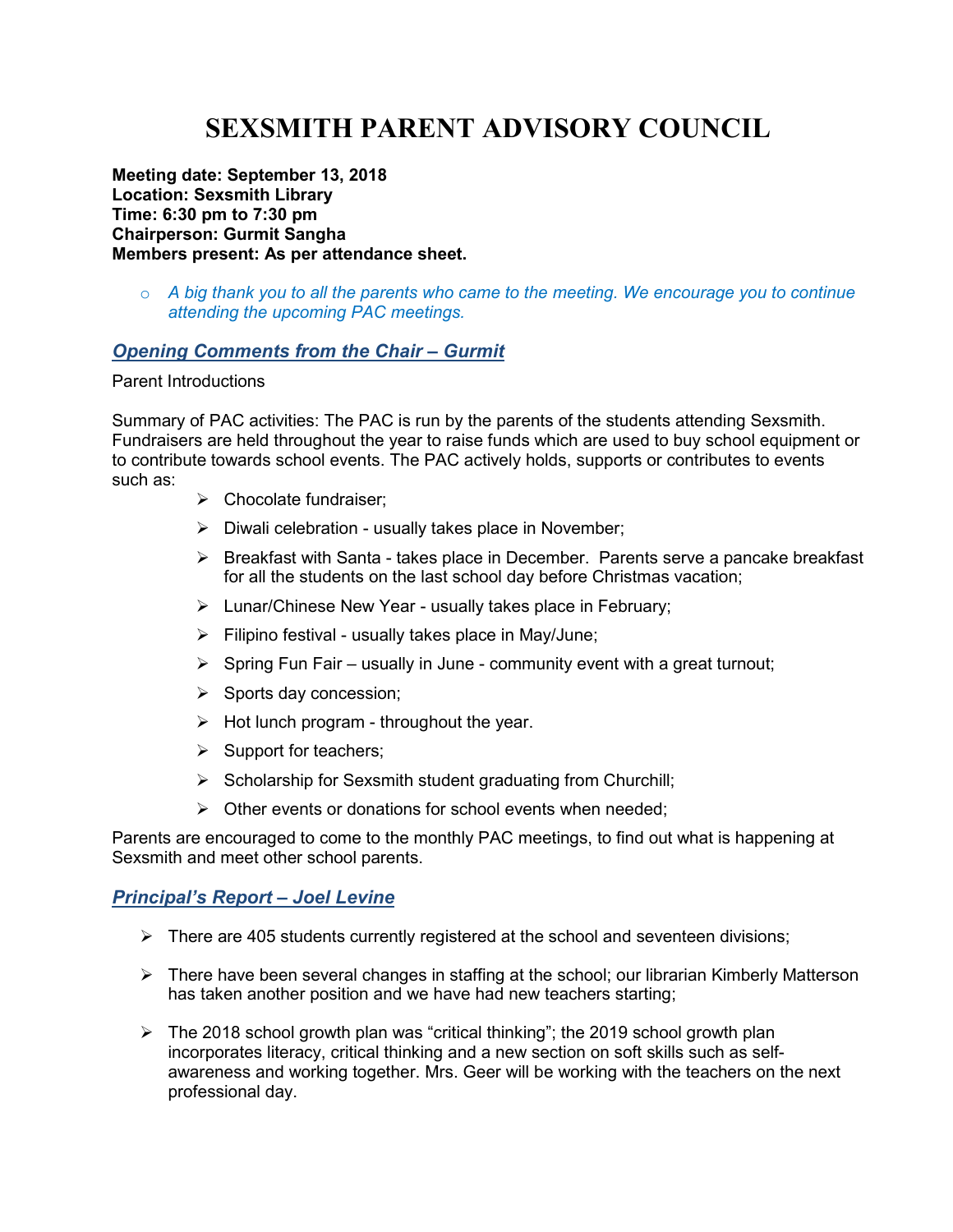$\triangleright$  New report card and process will be in place this year; for information please check out the link in the September newsletter.

Parents are encouraged to visit the school website for more details: http://sexsmith.vsb.bc.ca/default.htm

## *Financial Update from the Treasurer – Fay Tam*

Currently there is \$25,488.35; break-down is as follows:

| • General account          | 10,060.91 |
|----------------------------|-----------|
| • Chocolates               | 15,409.71 |
| • Gaming account           | 12.04     |
| • Gaming membership shares | 5.49      |

The funds from the gaming grant (\$20 per child based on previous year's enrollment of 390 students) should be coming in around October. This gaming grant funds should be around \$7K and they should be used within three years. There are restrictions on what the funds can be used for.

For more information please visit the following website:

http://www2.gov.bc.ca/assets/gov/sports-recreation-arts-and-culture/gambling/grants/guide-cgg.pdf

Gurmit put forth a motion to allocate \$100 per teacher subsidy, seconded by Lucia, unanimous consent by PAC. Fay will coordinate with Mr. Levine for the payment.

Gurmit put forth a motion to approve funding request by Mr. Kay for new school uniforms approximate cost \$1,400, seconded by Lucia, unanimous consent by PAC. Fay will coordinate with Mr. Levine for the payment.

At the June 2017 meeting Chris Brown had a funding request for TEGS/Hot Lunch Program – funds to be used to purchase six portable electric induction cooktops. These units would replace the aging/failing portable coil cooktops that are being used at the present time. The PAC had consented to the funding request of \$840. **Update**: Chris got a great deal on the purchase she bought 8 units for a total cost of \$421.00. Way to go Chris!

#### *Hot Lunch Program – for Stan Tam*

The pizza hot lunch program will start on October 3 with forms sent out next week.

Stan and Roy with the help of parent volunteers will organize the program. It will be pizza Fridays and Nuggets on Wednesdays for the first 6 weeks and then Macaroni and Cheese for the last five Wednesdays. The hot lunch will run from October 3 through to December 14.

The PAC is always looking for parent volunteers; if you are interested please contact Stan Tam or send an email to **sexsmithvolunteers@gmail.com**).

Parents are encouraged to provide suggestions at future PAC meetings however there is an expectation for parents to assist in carrying out their suggestions.

#### *Upcoming School Events*

Diwali celebration will take place on November 14 at 11:00 am; help will be needed on November 12 to setup the gym. Students will be given a samosa and a juice box. The teachers will be served lunch.